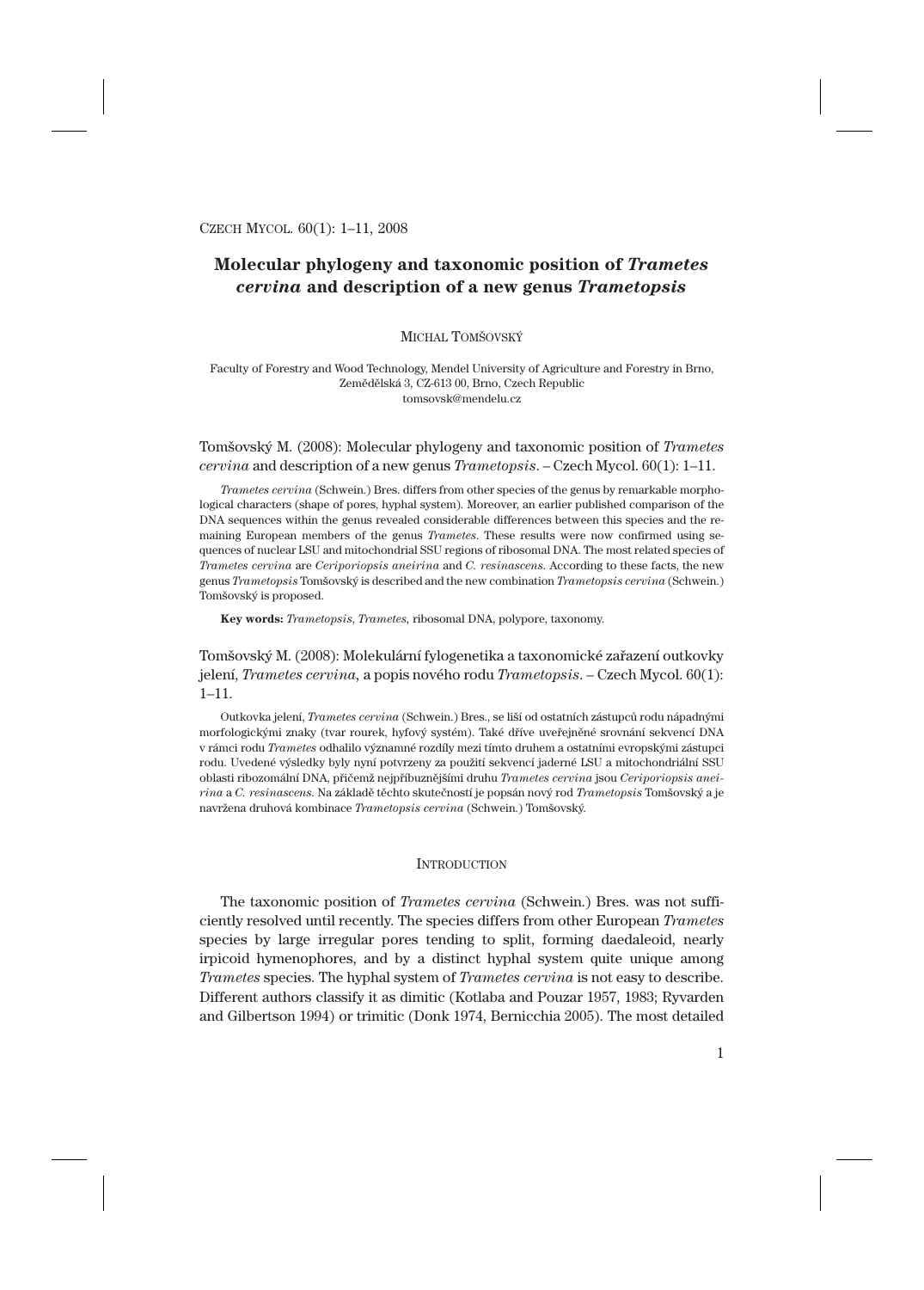description of the hyphal system of this species was published by Jahn (1983), who stated it to have a "dimitic with a trimitic aspect". The problem of the doubtful classification of the hyphal system is caused by the presence of numerous sclerified thick-walled intercalary segments of the contextual generative hyphae, which may be confused with genuine skeletal hyphae when the distal clamps are overlooked or detached by cutting. The second type of thick-walled hyphae is not easy to classify as it possesses characters of both skeletal and binding hyphae. These hyphae originate from a generative hypha, they are thick-walled, rather rarely branched, usually curved and flexuous. This type of skeletoid hyphae (term proposed by Jahn 1983) is quite unique and differs from true binding hyphae in *Trametes* s. str.

According to its hyphal system, *T. cervina* was in the past placed in the genus *Antrodia* (Kotlaba and Pouzar 1983). However, the genus *Antrodia* encompasses species causing a brown rot, while the rot of *T. cervina* is white. The white rot nature of *T. cervina* was confirmed (Tomšovský and Homolka 2004), but the production of ligninolytic enzymes is substantially lower (almost undetectable) if compared with genuine *Trametes* species. Dai (1996) proposed the combination *Funalia cervina* (Schwein.) Y. C. Dai due to cyanophilous skeletal hyphae and a change of colour in the hairs on the pileus after KOH treatment. Molecular phylogeny methods based on comparisons of DNA sequences of the ITS and LSU regions of ribosomal DNA were applied to *T. cervina* by Tomšovský et al. (2006). The results did not support the theory about close relatedness between *T. cervina* and other European *Trametes* species or fungi traditionally placed in *Funalia* (*Funalia* is the synonym of *Coriolopsis;* see details in Ryvarden and Gilbertson 1994). According to Ryvarden and Gilbertson (1994), pileate fungi with skeletal hyphae causing white rot should in general belong to the genus *Tyromyces*. However, the pileus habitus of the two taxa is different – pilei of *Tyromyces* are sappy to watery while those of *Trametes cervina* are tough. Therefore, the putative relatedness of *T. cervina* and *Tyromyces* should be tested by molecular phylogeny methods.

The results of Tomšovský et al. (2006) revealed remarkable proximity of *T. cervina* to *Ceriporiopsis aneirina* among a large DNA set encompassing various species of Aphyllophorales. Nevertheless, the DNA of *C. aneirina* was not sequenced by the authors themselves. The sequence was obtained from the GenBank database and the only ITS sequence of the species was accessible at the time of manuscript preparation. Due to possible misidentification of the sequenced fungus, the proximity of *T. cervina* and *C. aneirina* should be confirmed by further study including new sequences of the latter species.

The aim of the study was to solve the taxonomic position of *Trametes cervina* using widely adopted methods of molecular taxonomy applying DNA sequences of nuclear (large subunit – LSU) and mitochondrial (small subunit – mitSSU) ribosomal DNA with regard to macro– and micromorphological characters of the species.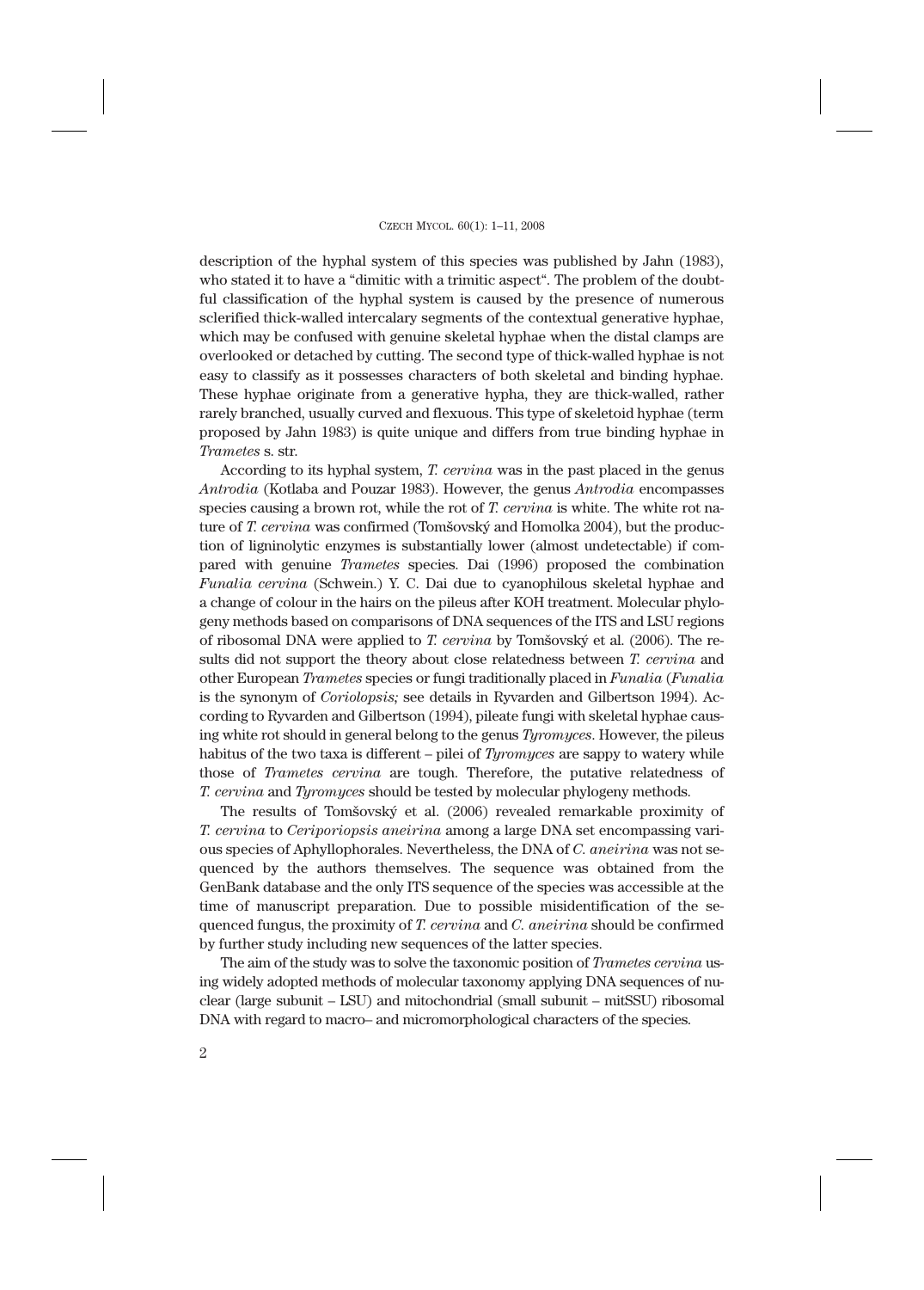# MATERIAL AND METHODS

The earlier obtained DNA sequences of *Trametes cervina* LSU region (Tab. 1) were completed by mitSSU sequences of *Trametes cervina* and LSU and mitSSU sequences of *Ceriporiopsis aneirina* and *C. resinascens*. *C. resinascens* was added to the study due to its close proximity to *C. aneirina*, whereas neither species seems to be closely related to the type of the genus – *C. gilvescens* (Tomšovský, in prep.).

The DNA was isolated from the dried tissue of herbarium specimens or from cultures grown on Petri dishes with 2 % malt extract agar according to Tomšovský et al. (2006). For numbers of source herbarium specimens and cultures, see Tab. 1.

| <b>Species</b>                               | Geographic<br>origin     | Herbarium<br>specimen | Culture num-<br>ber* | <b>GenBank</b><br>Acc. No. $**$ | Reference                                |
|----------------------------------------------|--------------------------|-----------------------|----------------------|---------------------------------|------------------------------------------|
| Trametopsis cervina<br>(as Trametes cervina) | Czech Republic           | <b>PRM</b><br>900574  | CCBAS 018N           | AY855907<br>EU368500            | Tomšovský<br>et al. 2006 /<br>this study |
| Trametopsis cervina<br>(as Trametes cervina) | Czech Republic           | <b>PRM</b><br>891515  |                      | AY855917                        | Tomšovský<br>et al. 2006                 |
| Trametopsis cervina<br>(as Trametes cervina) | $\overline{\mathcal{L}}$ |                       | <b>DAOM 52884</b>    | AY986497                        | unpublished                              |
| Ceriporiopsis aneirina                       | Czech Republic           | <b>BRNM</b><br>706970 | <b>MUAF 888</b>      | EU368503<br>EU368504            | this study                               |
| Ceriporiopsis resinascens                    | Czech Republic           | <b>BRNM</b><br>706968 | <b>MUAF 886</b>      | EU368501<br>EU368502            | this study                               |
| Trametes suaveolens                          | Czech Republic           |                       | CCBAS 026N           | AY855909                        | Tomšovský<br>et al. 2006                 |
| Trametes suaveolens                          | $\overline{\mathcal{C}}$ |                       | DAOM 196328          | AF518656                        | Hibbett and<br>Binder 2002               |
| Trametes suaveolens                          | $\overline{?}$           |                       | <b>DAOM 19632</b>    | U27079                          | Hibbett and<br>Donoghue 1995             |
| Antrodia albida                              | <b>USA</b>               |                       | CBS 308.82           | AY515348<br>DQ491441            | Kim et al. 2005/<br>unpublished          |
| Antrodia albida                              | Belgium                  | <b>CBS</b><br>H-9334  | CBS 458.86           | AY515349                        | Kim et al. 2005                          |
| Antrodia albida                              | Norway                   | -                     | <b>FCUG 1100</b>     | AY333846                        | unpublished                              |
| Tyromyces chioneus                           | $\overline{\mathcal{L}}$ | <b>KEW</b><br>141     |                      | AF393080<br>AF334896            | Binder and<br>Hibbett 2002               |

**Tab. 1.** Fungal material newly sequenced in this study and analysed sequences from the GenBank.

\* Culture collection abbreviations are listed according to Anonymus 2, except for MUAF (= Culture Collection of Dept. of Forest Protection and Wildlife Management, Mendel University, Brno).

\*\* The first number refers to the LSU sequence, the second one to the mitSSU sequence.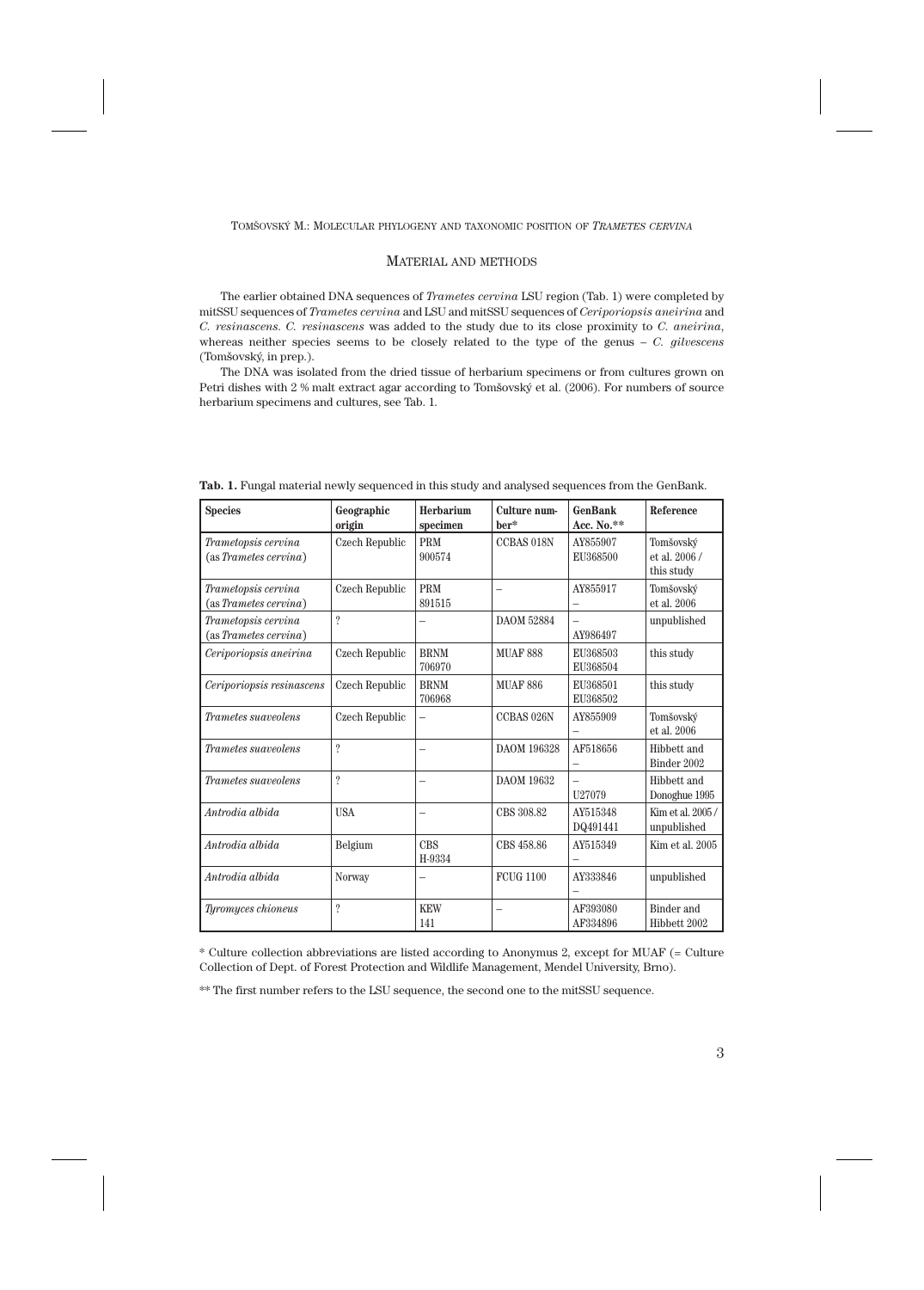#### CZECH MYCOL. 60(1): 1–11, 2008

For amplification of LSU and mitSSU the primer pairs LR0R/LR6 and MS1/MS2 were used (Anonymus 1; White et al. 1990). The DNA was amplified with PCR, using the Mastercycler® ep thermocycler (Eppendorf). PCR amplifications were performed according to Tomšovský et al. (2006). The PCR products were purified with NucleoSpin Extract II (Macherey-Nagel) prior to sequencing.

Sequences were determined with an ABI PRISM 3100 Avant DNA sequencer (Applied Biosystems) at the Department of Animal Morphology, Physiology and Genetics, Faculty of Agriculture, Mendel University, Brno using the ABI PRISM BigDye terminator v1.1 cycle sequencing kit (Applied Biosystems). All samples were sequenced with the primers used in the PCR. The sequences were deposited in the EMBL Nucleotide Sequence Database and their GenBank accession numbers are given in Tab. 1.

Additional LSU and mitSSU sequences were searched for in the GenBank. The type species sequences of the genera *Antrodia*, *Trametes* and *Tyromyces* (*Antrodia albida, Trametes suaveolens* and *Tyromyces chioneus,* respectively) were added to the alignment to elucidate the taxonomic position of *Trametes cervina* in relation to these genera (for GenBank accession numbers, see Tab. 1). In the case of mitSSU also the sequence of *Trametes cervina* deposited in the GenBank was added to the dataset.

All sequences were edited manually using BioEdit version 4.7.1. (Hall 1999). The LSU alignment with introduced gaps consisted of 573 including 442 constant, 127 variable and 86 parsimony informative sites. That of mitSSU included 497 positions with 344 constant, 80 variable and 73 parsimony informative characters. Bayesian analysis was performed using the MrBayes 3.0 software (Ronquist and Huelsenbeck 2003) while the maximum parsimony analysis (MP) was performed with PAUP 4.0 (Swofford 1999). Support for the topology of MP trees was estimated using 1000 bootstrap-replicates.

Specimens from the herbaria PRM (Prague, Czech Republic) and BRNM (Brno, Czech Republic) were examined. Microscopic characters were observed under an Olympus BX51 microscope and measured in cotton blue (Fluka 95290).

#### **RESULTS**

#### PHYLOGENETIC ANALYSIS

The phylogenetic studies of the LSU and mitSSU gene regions resulted in almost the same phylogram topologies for both MP and Bayesian analyses employed (Fig. 1, Fig. 2). The MP analysis of the LSU data produced 172 most parsimonious trees [tree length  $= 122$ , consistency index (CI)  $= 0.8663$ , retention index (RI) = 0.8827] while the MP analysis of mitSSU produced 198 most parsimonious trees [tree length = 198, consistency index (CI) =  $0.8990$ , retention index (RI) = 0.8165]. In MrBayes,  $2 \times 10^6$  generations of the Markov Chain Monte Carlo were run with four simultaneous chains, heating temperature 0.2. The first 2000 trees were discarded as burn-in in both analyses.

All analyses confirmed that the DNA sequences of *Trametes cervina* are not similar to those of *Trametes suaveolens, Antrodia albida* or *Tyromyces chioneus*. Nevertheless, studies confirmed the close phylogenetical position of *Trametes cervina* and the newly sequenced *Ceriporiopsis aneirina* and *C. resinascens* specimens. The exact taxonomic relation between *Ceriporiopsis* species and *Trametes cervina* is ambiguous comparing the two phylograms. While the mitSSU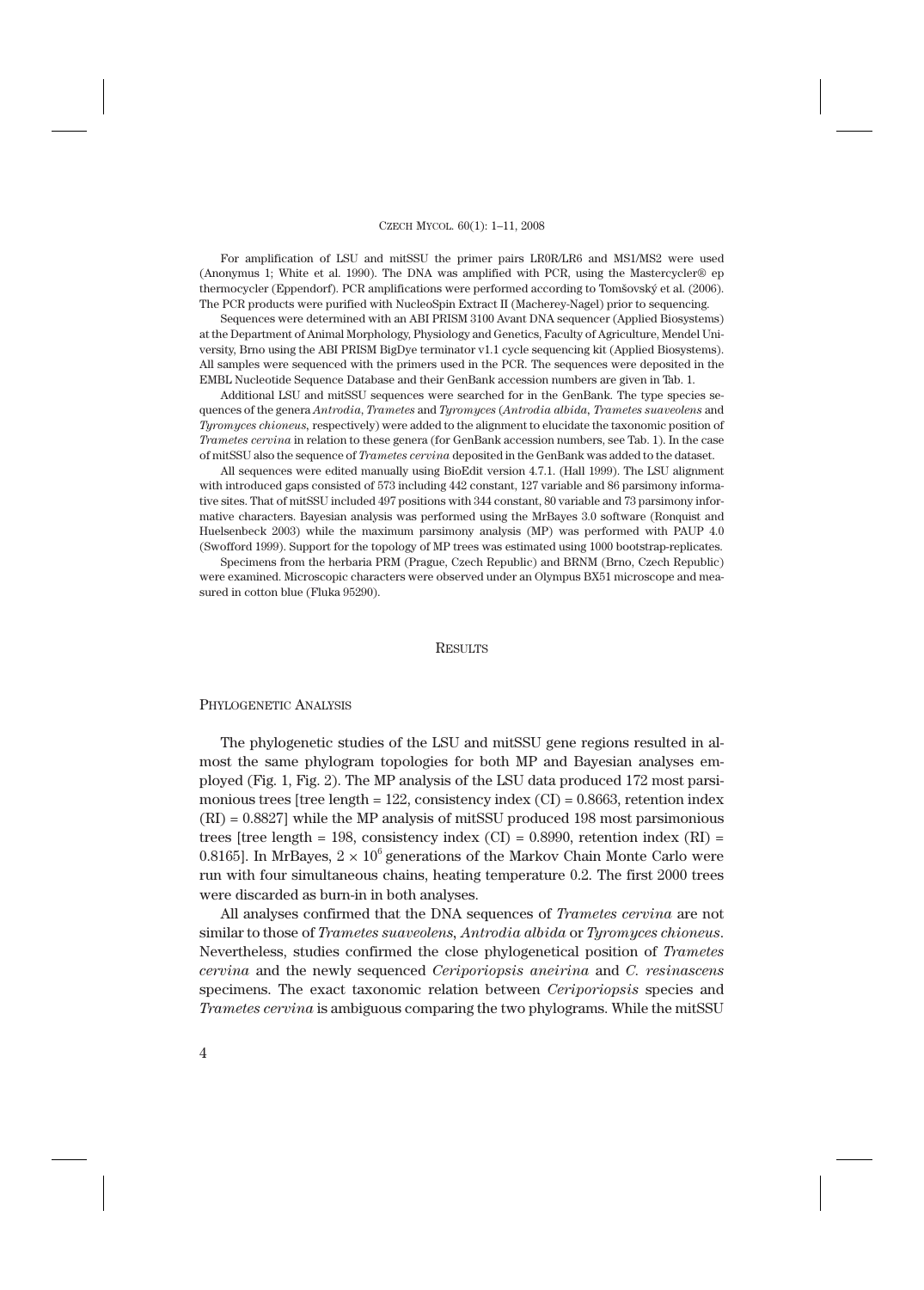



**Fig. 1.** Phylogenetic tree of *Trametes cervina* and related taxa based on sequences of the large subunit (LSU) of nuclear ribosomal DNA region. The unrooted tree was constructed with the Bayesian analysis. Bootstrap values from Maximum Parsimony and Bayesian posterior probabilities, respectively, are shown at the nodes. The bar indicates the number of substitutions per position.

phylogram indicates a basal position of *T. cervina*, according to the LSU phylogram *T. cervina* forms a derived clade in the paraphyletic clade of the two *Ceriporiopsis* species. Moreover, the *Trametes cervina* sequence obtained from the GenBank database (accession no. AY986497) belongs to a different taxon than the specimen sequenced by the author. According to data available from the GenBank, the fungus was obtained from culture collection DAOM (strain no.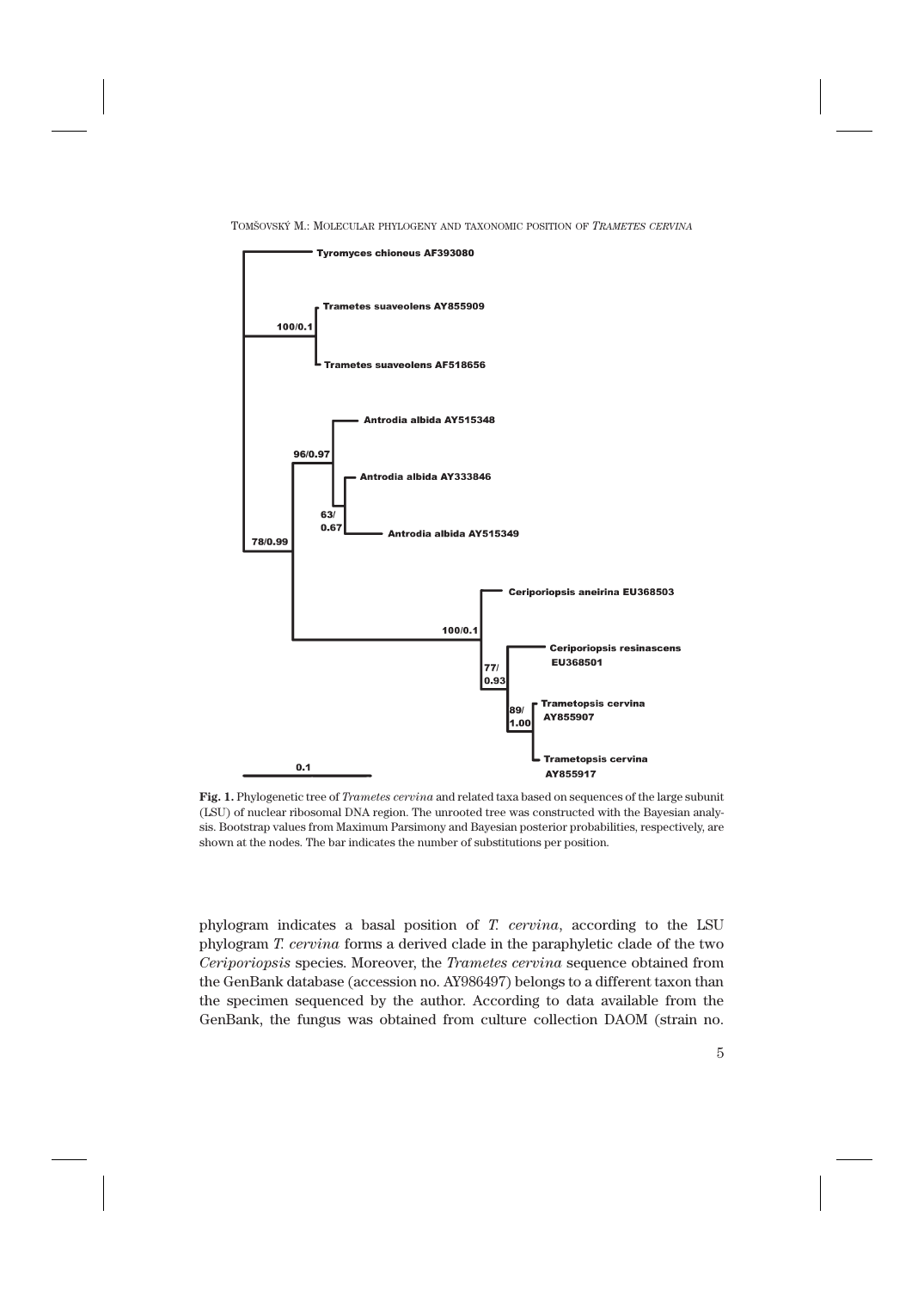



**Fig. 2.** Phylogenetic tree of *Trametes cervina* and related taxa based on sequences of the small subunit of mitochondrial ribosomal DNA region (mitSSU). The unrooted tree was constructed with the Bayesian analysis. Bootstrap values from Maximum Parsimony and Bayesian posterior probabilities, respectively, are shown at the nodes. The bar indicates the number of substitutions per position.

52884), Plant Research Institute, Department of Agriculture, Ottawa, Canada, so the specimen may originate from North America. In contrast, the morphological features (shape of hymenophore, hyphal system, diameter of basidiospores) of the herbarium specimen collected in Canada (PRM 496584) resemble the European specimens. I therefore conclude the culture might have been isolated from incorrectly identified material.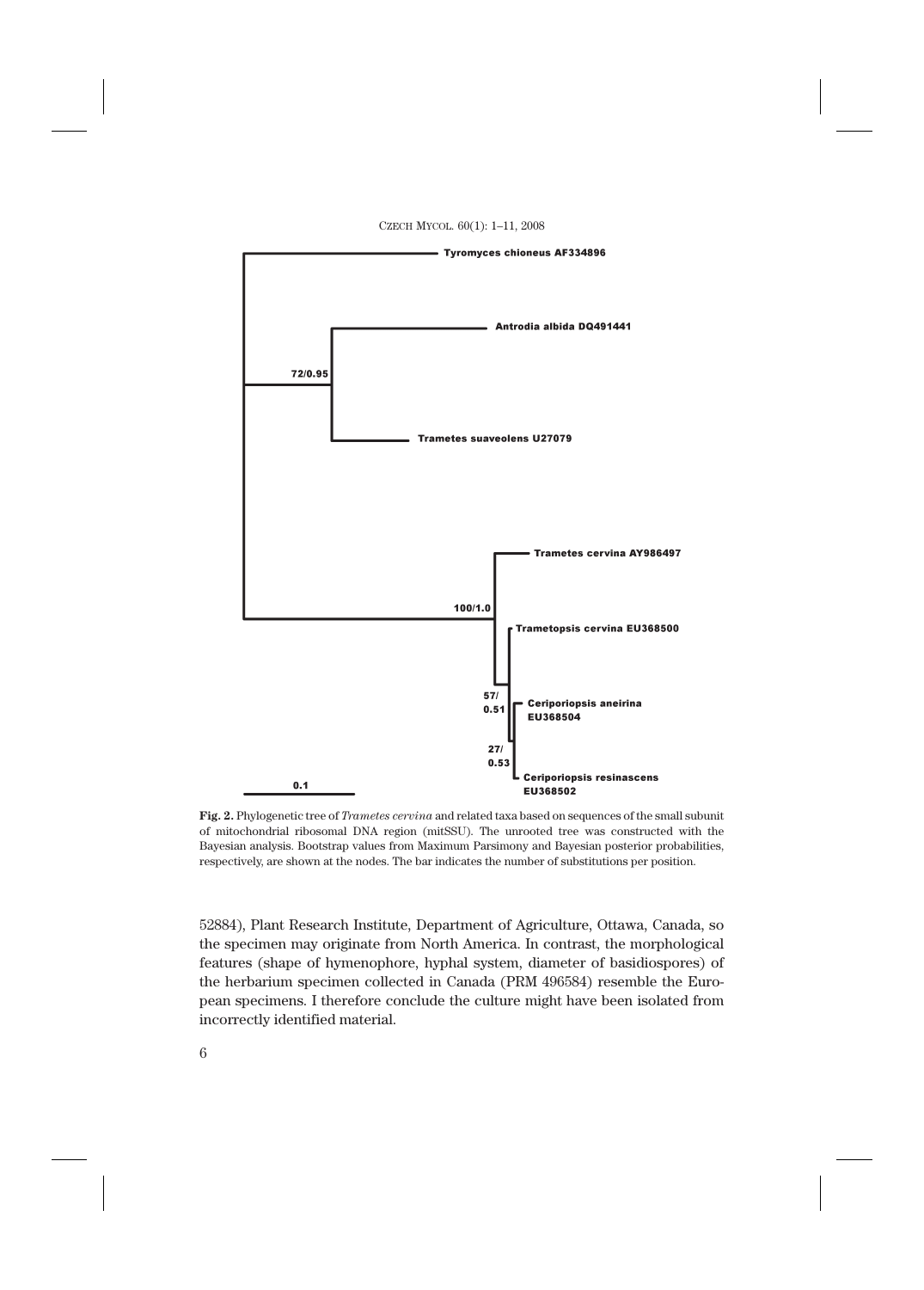TOMŠOVSKÝ M.: MOLECULAR PHYLOGENY AND TAXONOMIC POSITION OF *TRAMETES CERVINA*

On the basis of the phylogenetic analysis, *Trametes cervina* certainly should not be placed in the genus *Trametes.* In addition, due to remarkable phenotypical differences between *T*. *cervina* and the most closely related *Ceriporiopsis* species, the description of a new genus is desirable.

# **TAXONOMY**

### *Trametopsis* Tomšovský, **gen. nov.**

(MycoBank MB511347)

Diagnosis latina. Carpophorus annuus, effusoreflexus, subimbricatus, subresupinatus. Hymenophorum irregulare-poroideum, pori sublacerati. Systema hypharum dimiticum, hyphae generativae fibulatae, tenuitunicatae, partim crassitunicatae. Basidiosporae cylindricae, tenuiter tunicatae, inamyloideae.

Ty p e. *Boletus cervinus* Schwein., Schriften der Naturforschenden Gesellschaft in Leipzig 1: p. 70, 1822.

E t y m o l o g y. *Trametopsis* – genus similar to *Trametes.*

Description. Basidiocarps annual, sessile to effused-reflexed or rarely resupinate, usually in large imbricate clusters; sterile surface hirsute to strigose, pinkish buff to cinnamon or clay colour, usually azonate; pore surface concolorous with upper surface, darkening when dry; pores irregular, daedaloid to irpicoid, dissepiments becoming thin and lacerate; context fibrous, azonate, pale buff; tube layer concolorous with the context. Hyphal system dimitic; generative hyphae in context and trama thin-walled with clamps, hyaline, rarely branched, contextual generative hyphae often sclerified, thick-walled, forming short or rather long intercalary segments with clamps at their distal ends, 2–4 μm wide; skeletoid hyphae thick-walled, hyaline with partial branching, non-septate, usually lacking directional growth but curved, flexuous, often apparently connecting the hyphal strands, 2–4(–6) μm wide. True cystidia absent, fusoid cystidioles occasionally present. Basidia clavate, four-sterigmate,  $20-25 \times 5-7$   $\mu$ m; basidiospores cylindric, thin-walled, slightly curved, hyaline, negative in Melzer's reagent,  $(5.5-6-7-9(-10) \times (1.7-2-3)$  µm. For microscopic characters, see Fig. 3.

### *Trametopsis cervina* (Schwein.) Tomšovský, **comb. nov.**

(MycoBank 511830)

B a s i o n y m. *Boletus cervinus* Schwein., Schriften der Naturforschenden Gesellschaft in Leipzig 1: p. 70, 1822.

S y n o n y m s. *Trametes cervina* (Schwein.) Bres. 1903, *Coriolus cervinus* (Schwein.) Bond. 1953, *Coriolellus cervinus* (Schwein.) Kotl. & Pouzar 1957, *Antrodia cervina* (Schwein.) Kotl. & Pouzar 1983, *Funalia cervina* (Schwein.) Y. C. Dai 1996.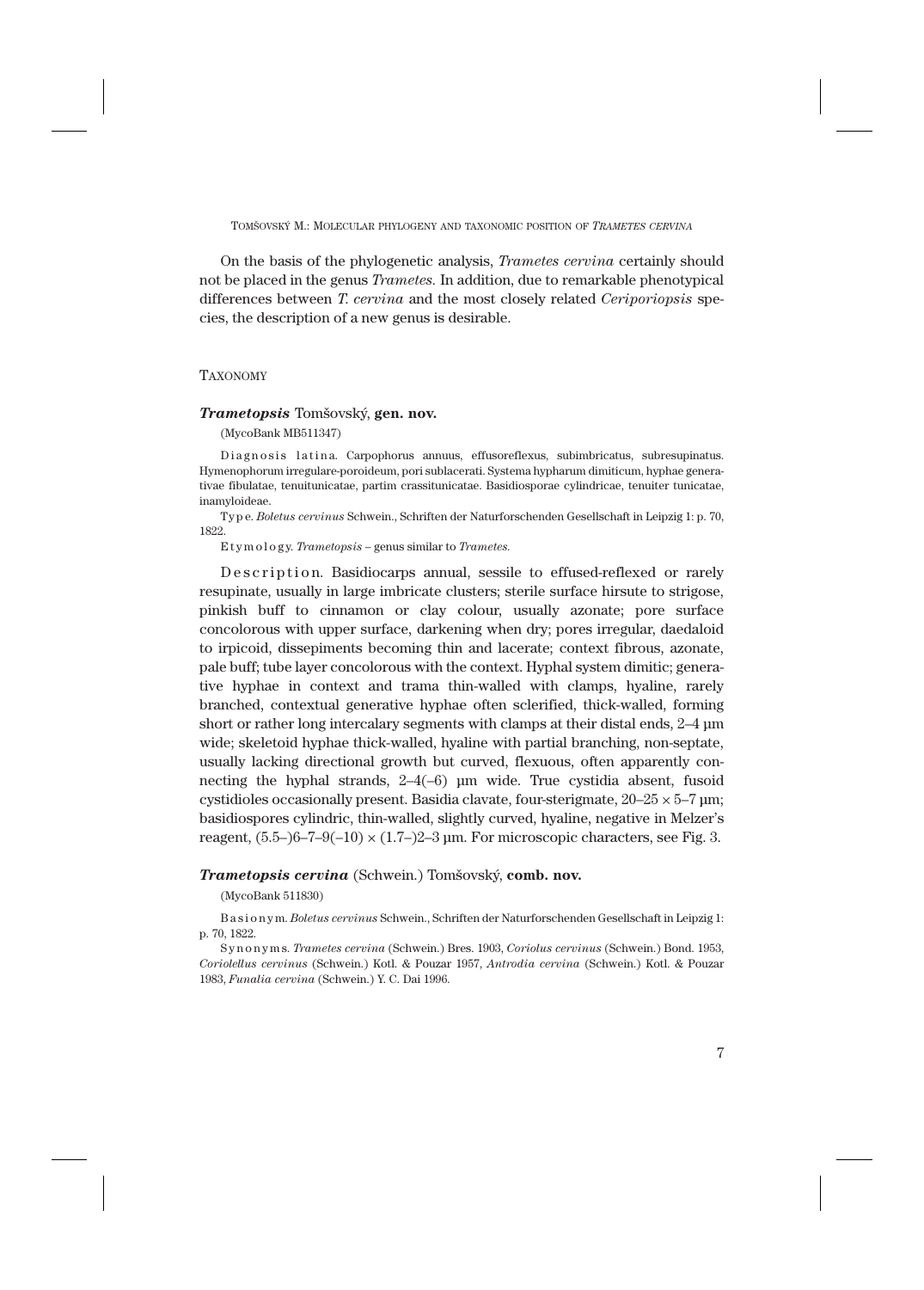D is tribution and ecology. *Trametopsis cervina* has a holoarctic distribution. The species is known from all over Europe (excluding the British Isles, Nordic countries, Italy and Greece), Africa, Asia and North America (Kotlaba 1984, Ryvarden and Gilbertson 1994, Bernicchia 2005). The fungus forms sporocarps on dead wood of numerous hardwood genera (17 genera according to Ryvarden and Gilbertson 1994), in Central Europe predominantly on *Fagus*. Jahn (1983) mentioned also records on conifers from Siberia. It causes white rot of dead wood.

#### Specimens studied

F r a n c e: Belmont (Aveyron), 20.II.1905, leg. A. Galzin, PRM 492137. – Paris, X.1937, leg. Joachim, PRM 490999. – Millau (Aveyron), Murieu, 22.II.1908, leg. A. Galzin, PRM 492139.

A u s t r i a: Wien, Lainzer-Tiergarten, 1.XI.1930, leg. V. Litschauer, PRM 492136.

Czech Republic: Hluboká nad Vltavou, Libochovka Nature Reserve, *Fagus sylvatica*, 20.IX.1977, leg. F. Kotlaba, PRM 891515. – Nové Hrady, Žofín primeval forest, *Fagus sylvatica*, 9.X.1968, leg. Z. Pouzar, PRM 868951. – Brno, Coufavá Nature Reserve, *Fagus sylvatica*, 24. IV.1992, leg. P. Vampola, BRNM 553344. – Blansko, Habrůvecká bučina Nature Reserve, *Carpinus betulus*, 30.VII.1989, leg. F. Kotlaba, PRM 869999. – Nový Jičín, Hukvaldská obora Nature Reserve, *Fagus sylvatica*, 30.IX.1998, leg. J. Lederer, PRM 892800. – Kroměříž, Zámeček wood, 190 m a.s.l., *Salix alba*, 29.X.1954, leg. H. Zavřel, BRNM 709795; ibid., 2.II.1955, BRNM 709794; ibid., 17.XII.1955, BRNM 709796. – Buchlovice, Holý kopec Nature Reserve, *Fagus sylvatica*, 5.VII.2004, leg. J. Chmelař, BRNM 699666; ibid., 6.XI.2004, BRNM 695678. – Valtice, Rendezvous Nature Reserve, *Quercus* sp., 19.X.2001, leg. V. Antonín, BRNM 666576; ibid., 15.V.1997, leg. L. Jankovský, BRNM 642657; ibid., 30.VIII.2002, leg. M. Tomšovský, PRM 900574. – Strážnice, Bílé Karpaty Mts., Velká Javořina Nature Reserve, 850–970 m a.s.l., *Fagus sylvatica*, 21.IX.2006, leg. V. Antonín, BRNM 705295.

S l o v a k i a: Malacky, Malé Karpaty Mts. (Kleine Karpathen), Mt. Vysoká, *Fagus sylvatica*, IV. 1926, leg. J. Hruby, PRM 492142. – Piešťany, Chtelnica, *Fagus sylvatica*, 23.IV.1959, leg. A. Černý, BRNM 235077. – Bánovce nad Bebravou, Rokoš hill near the village of Uhrov, *Fagus sylvatica*, 18.X.1988, leg. F. Kotlaba, PRM 866437. – Prenčov, Lehotská Bukovina, *Fagus sylvatica*, 1889, leg. A. Kmeť, PRM 492198. – Čierny Balog, Dobroč primeval forest, *Fagus sylvatica*, 24.IX.1965, leg. F. Kotlaba, Z. Pouzar and D.A. Reid, PRM 877827; ibid., PRM 868626. – Banská Bystrica, Badín primeval forest, *Fagus sylvatica*, 4.VIII.1973, leg. T. Niemelä, PRM 818470. – Svidník, Nižný Komárnik, Dranec Nature Reserve, *Fagus sylvatica*, 22.VII.1964, leg. F. Kotlaba and Z. Pouzar, PRM 870839. – Humenné, Bukovské vrchy Mts., Havešová Nature Reserve, 500–600 m a.s.l., *Fagus sylvatica*, 19.X.1989, leg. V. Antonín, BRNM 489807; ibid., leg. P. Vampola, PRM 875217. – Sobrance, Vihorlat Mts., Morské Oko lake, *Fagus sylvatica*, 2.VII.1961, leg. J. Kubička, PRM 882514; ibid., 4.VII.1961, leg. Z. Pouzar, PRM 870058; ibid., 21.X.1987, leg. F. Kotlaba, PRM 853089.

P o l a n d: Bieszczady Mts., Mt. Dzial near the village of Wetlina, 5.IX.1958, leg. S. Domański, PRM 522127.

U k r a in e (for comparison of historical and current geographic names, see Holec 2002): Zakarpatska region, Dilove (ut Trebušany), Menchul (ut Menčul), *Fagus sylvatica*, VIII.1935, leg. A. Pilát, PRM 20746; ibid., PRM 492496. – Zakarpatska region, Dilove (ut Trebušany), valley of Liščenka stream, *Fagus sylvatica*, VIII.1936, leg. A. Pilát, PRM 29872. – Zakarpatska region, Zhdeniyeve (ut Ždeňová), Vysoký kámen (hill?), 6.VII.1933, leg. A. Hilitzer, PRM 25219. – Zakarpatska region, Svidovets Mts. (ut Svidovec), Mt. Menchul (ut Kvasovský Menčul), VIII.1929, leg. A. Zlatník, PRM492127. – Zakarpatska region, Kobylets'ka Polyana (ut Žámer, Kobylecká Polana), *Fagus sylvatica*, VII.1927, leg. A. Pilát, PRM 492130. – Zakarpatska region, Kvasy, Mt. Menchul, *Fagus sylvatica*, 27.VI.2007, leg. J. Holec, PRM 909446.

Russia: Asia orientalis, Amur District, *Betula dahurica*, 1.VIII.1928, leg. A. Krawtzew, PRM 492138. – Siberia, Wasjuganje, *Populus tremula*, VIII.1934, leg. A. Krawtzew, PRM 492129. – Kuznetsk, *Betula verrucosa,* 1931, leg. A. Krawtzew, PRM 492128; ibid., PRM 492133.

C a n a d a: Ontario, Brant County, S of New Durham, 8.IX.1937, leg. R.F. Cain, PRM 496584.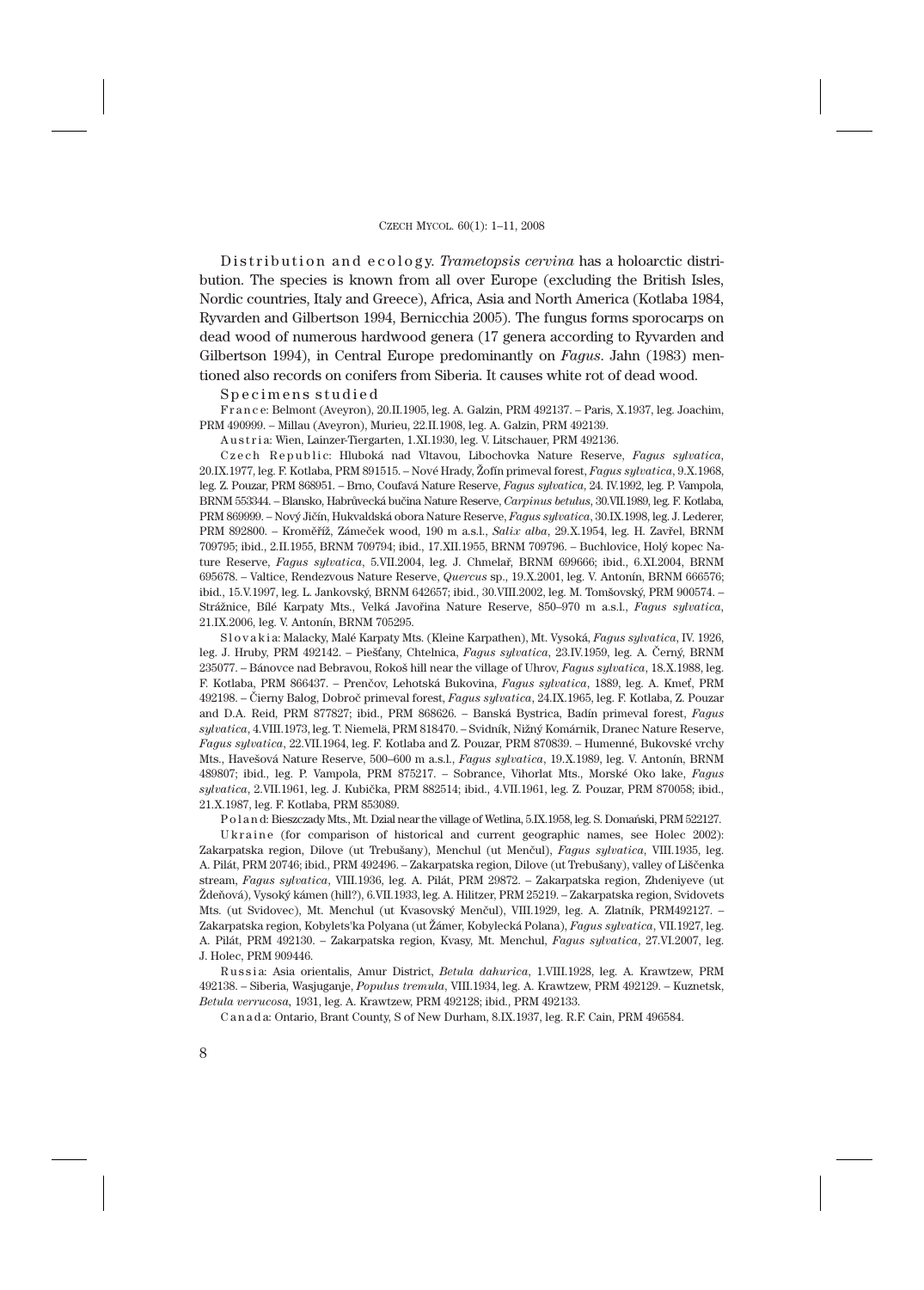

**Fig. 3.** Microscopic characters of *Trametopsis cervina*. A – thin-walled generative hypha; B1, B2 – tramal generative hypha becoming thick-walled with occasional branching; C – contextual skeletoid hypha; D – basidium, E – basidiospores.

#### **DISCUSSION**

The main reason for separating *Trametopsis cervina* from *Trametes* comes from molecular analyses, in which it remains far from the genus. Neither the genera *Antrodia* or *Tyromyces* are closely related to the species. The proximity of the fungus to the studied *Ceriporiopsis* species seems to be surprising, however, these fungi share an irregular shape of older basidiocarp pores. The genus *Ceriporiopsis* contains species causing white rot, possessing resupinate hymenophores and a monomitic hyphal system with clamp connections. Resupinate forms of *T. cervina* (e. g. PRM 891515) are morphologically very similar to *Ceriporiopsis aneirina, C. resinascens* and other species of the genus with irregular pores. Nevertheless, *T. cervina* differs significantly from the *Ceriporiopsis* species by the dimitic hyphal system and mostly pileate or effused-reflexed sporocarps. Although thick-walled, moderately branched sections could be seen in the trama and subiculum of *Ceriporiopsis resinascens* (according to Bernicchia 2005,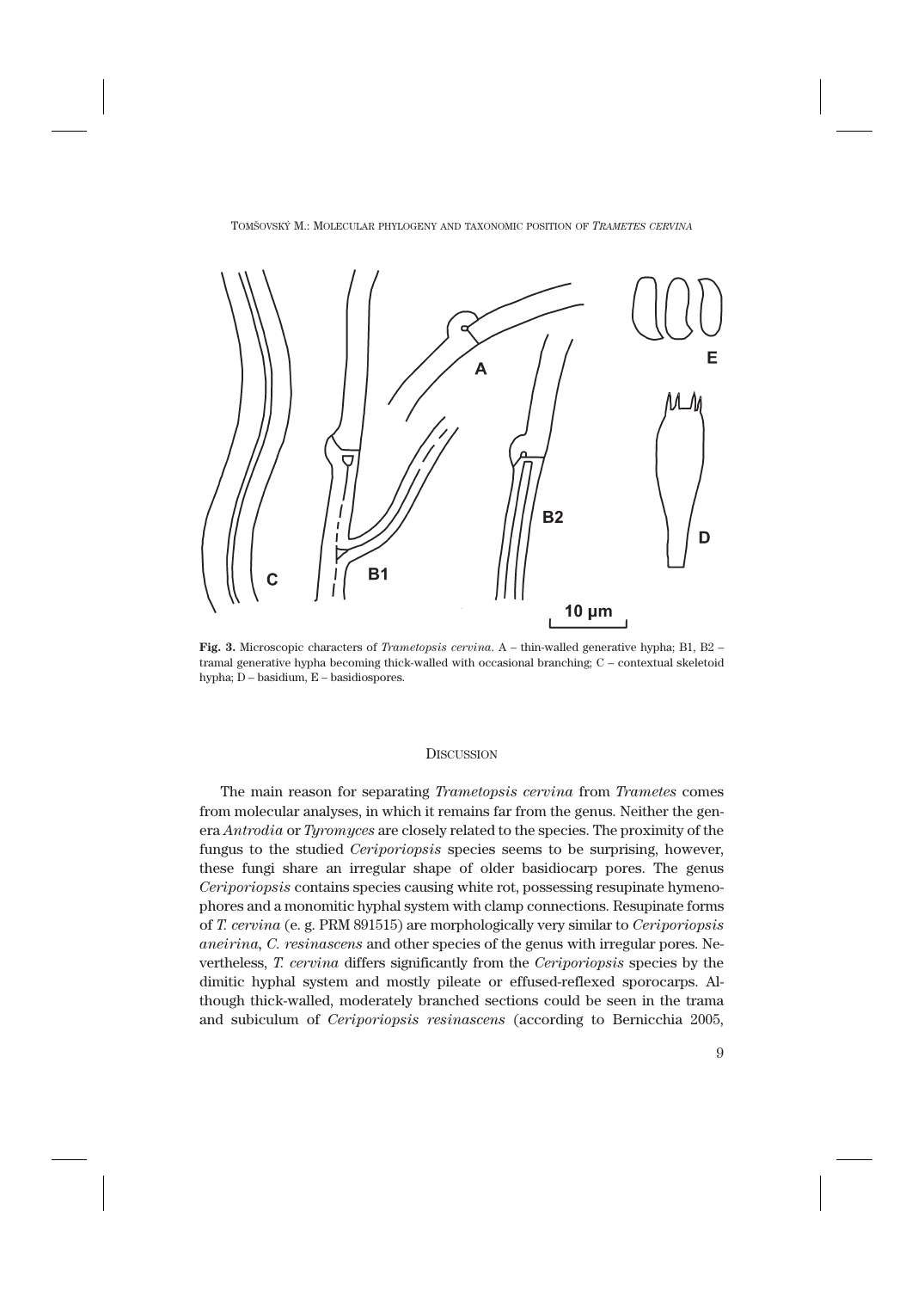Ryvarden and Gilbertson 1993), the genus *Ceriporiopsis* is distinguished by having a monomitic hyphal system. *Ceriporiopsis aneirina* and *C. resinascens* neither form effused to pileate basidiocarps, which suggests that they are not congeneric with *Trametopsis cervina*.

On the other hand, from the strictly cladistical point of view, the results of the molecular analyses did not show statistically significant differences between *Trametopsis cervina* and *Ceriporiopsis* species, so all the fungi should belong to one genus. Nevertheless, I do not follow this opinion due to the remarkable macro– and micromorphological differences between them. I conclude that *Trametopsis* is a well distinguishable genus closely related to the *Ceriporiopsis aneirina – C. resinascens* group, whose exact taxonomic position should be a subject of a separate study.

#### **ACKNOWLEDGEMENTS**

The work was supported by the Czech Science Foundation, project no. 526/06/P017 and Ministry of Education, Youth and Sports, project no. MSM 6215648902.

### **REFERENCES**

- ANONYMUS 1 (on-line): Conserved primer sequences for PCR amplification and sequencing from nuclear ribosomal RNA. Vilgalys lab, Duke University. –
- http://www.biology.duke.edu/fungi/mycolab/primers.htm [accessed 6 March 2008]
- ANONYMUS 2 (on-line): Home pages of culture collections in the world. –

http://wdcm.nig.ac.jp/hpcc.html. [accessed 6 March 2008]

BERNICCHIA A. (2005): *Polyporaceae* s.l. – In: Fungi Europaei 10: 1–808, Alassio.

- BINDER M. and HIBBETT D. S. (2002): Higher-level phylogenetic relationships of homobasidiomycetes (mushroom-forming fungi) inferred from four rDNA regions. – Molecular Phylogenetics and Evolution 22: 76–90.
- DAI Y. C. (1996): Changbai wood-rotting fungi 7. A checklist of the polypores. Fungal Science 11: 79–105.

DONK M. A. (1974): Check list of European polypores. – 469 p. Amsterdam-London.

- HALL T. A. (1999): BioEdit: a user-friendly biological sequence alignment editor and analysis program for Windows 95/98/NT. – Nucleic Acids Symposium Series 41: 95–98.
- HIBBETT D. S. and BINDER M. (2002): Evolution of complex fruiting-body morphologies in homobasidiomycetes. – Proceedings of the Royal Society of London Series B 269: 1963–1969.
- HIBBETT D. S. and DONOGHUE M. J. (1995): Progress toward a phylogenetic classification of the *Polyporaceae* through parsimony analysis of mitochondrial ribosomal DNA sequences. – Canadian Journal of Botany 73: S853–S861.
- HOLEC J. (2002): Fungi of the Eastern Carpathians (Ukraine) important works by Albert Pilát, and locations of his collecting sites. – Mycotaxon 83: 1–17.